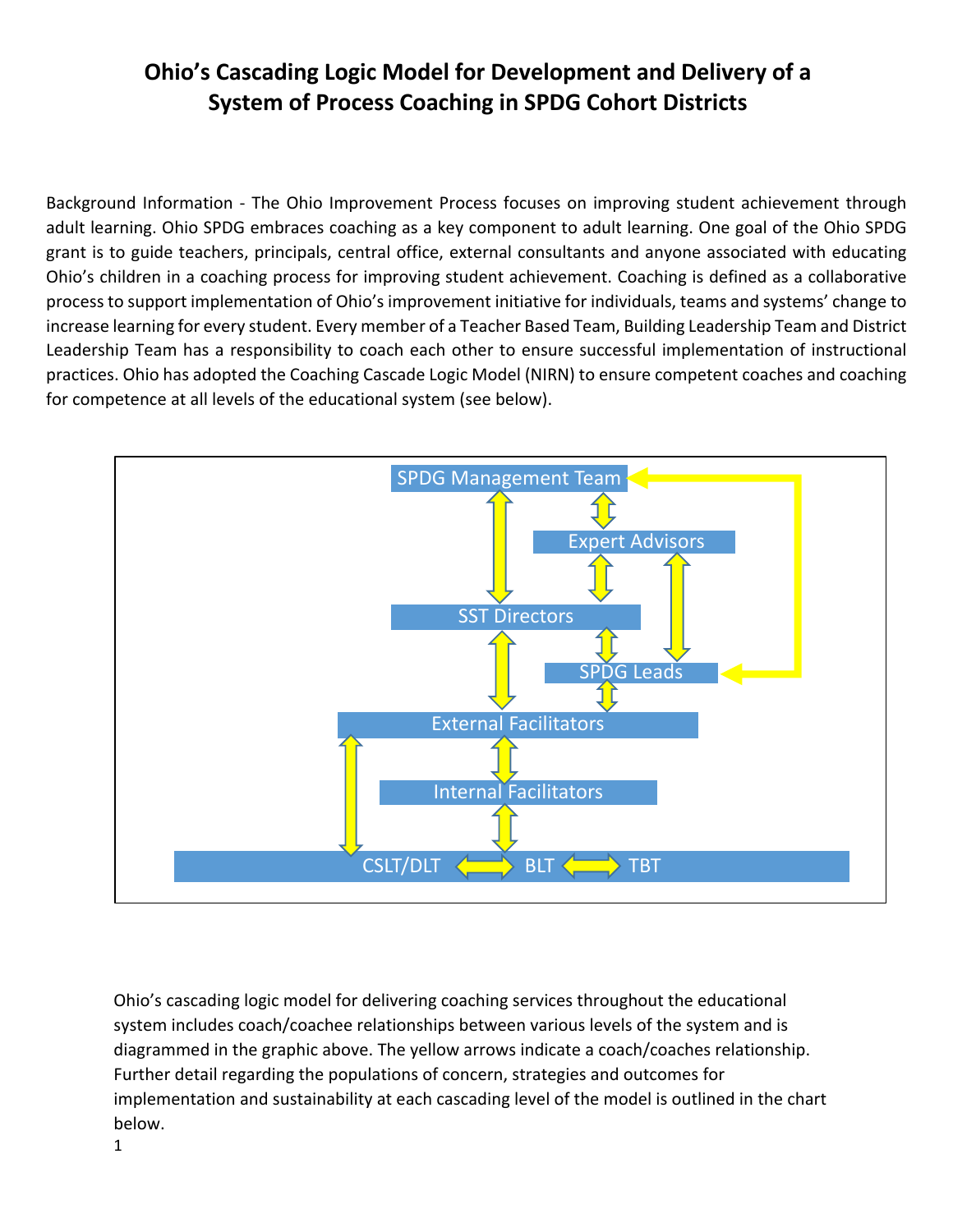| Population of<br>Concern                                                                       | <b>Intervention Strategies</b>                                                                                                                                                                                                                                                                                                                                                                                                                                                                                                                                                                                                                                                                                                                                                                                                                                                                    | <b>Intervention Outcomes</b>                                                                                                                                                                                                                                                                                                                          |
|------------------------------------------------------------------------------------------------|---------------------------------------------------------------------------------------------------------------------------------------------------------------------------------------------------------------------------------------------------------------------------------------------------------------------------------------------------------------------------------------------------------------------------------------------------------------------------------------------------------------------------------------------------------------------------------------------------------------------------------------------------------------------------------------------------------------------------------------------------------------------------------------------------------------------------------------------------------------------------------------------------|-------------------------------------------------------------------------------------------------------------------------------------------------------------------------------------------------------------------------------------------------------------------------------------------------------------------------------------------------------|
| <b>Ohio Students</b>                                                                           | Effective implementation of OIP<br>$\bullet$<br>Routine use of 5 step process in TBTs<br>Everyone a Coach - district roll-out plan for<br>competent use of coaching over time and<br>across all educational personnel resulting in<br>individual, team, and organizational change                                                                                                                                                                                                                                                                                                                                                                                                                                                                                                                                                                                                                 | Significant improvements in<br>$\bullet$<br>academic, social, and behavioral<br>outcomes for all students<br>Students that are college and career<br>ready                                                                                                                                                                                            |
| Populations of<br>Concern                                                                      | Implementation and Sustainability Strategies (the<br>How)                                                                                                                                                                                                                                                                                                                                                                                                                                                                                                                                                                                                                                                                                                                                                                                                                                         | <b>Implementation and Sustainability Outcomes</b>                                                                                                                                                                                                                                                                                                     |
| Adults:<br><b>External and</b><br>Internal<br>Facilitators,<br>CSLT/DLTs,<br><b>BLTs, TBTs</b> | PD plan focusing on knowledge, practices<br>$\bullet$<br>and habits of mind of effective coaches, as<br>well as job-embedded modeling and<br>observation of effective coaching with<br>feedback protocols<br>Collection and use of fidelity and outcome<br>data to inform practice through pre and<br>post teacher efficacy surveys, on-site visits,<br>and identified level of support<br>Self-reflection of coaching knowledge,<br>practices, and habits of mind, as well as<br>development of high level teams, through a<br><b>Coaching Practice Profile</b><br>Use of district practice profiles to identify<br>areas of need to be addressed through<br>coaching<br>Assignment of an External and Internal<br>Facilitator to support OIP in each of Cohort<br><b>Districts</b><br>Quadrant level meetings to evaluate impact<br>of coaching and reflect on capacity building<br>in district | Effective implementation of OIP<br>$\bullet$<br>Routine use of 5 step process in TBTs<br>Service delivery plan for SST coaching<br>support of district<br>Everyone a Coach - district roll-out<br>plan for competent use of coaching<br>over time and across all educational<br>personnel resulting in individual,<br>team, and organizational change |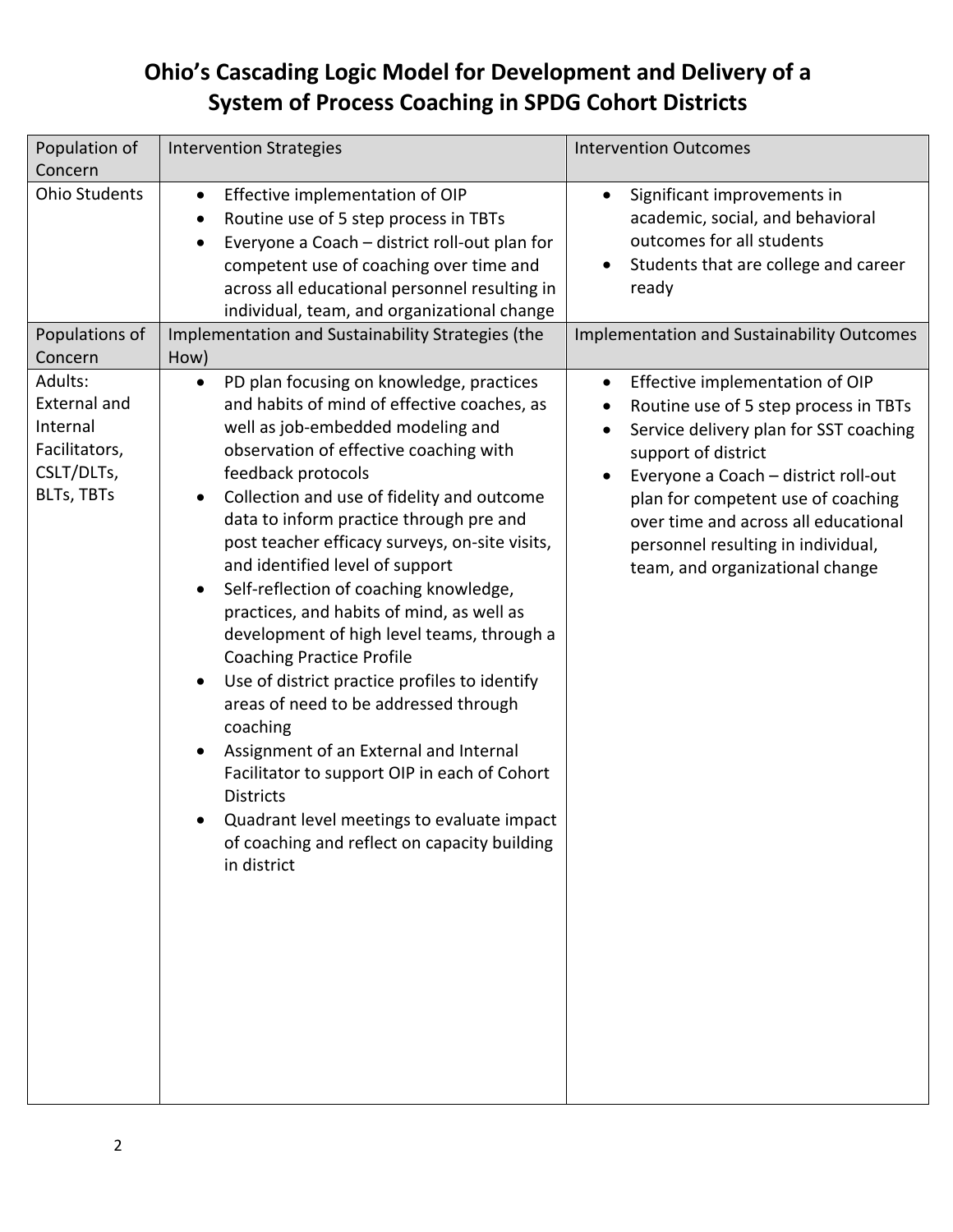| Populations of<br>Concern                                                                            | Scaling Up Strategies (the How)                                                                                                                                                                                                                                                                                                                                                                                                                                                                                                                                                                                                                                                                                                                                                                                                                            | <b>Scaling Up Implementation Outcomes</b>                                                                                                                                                                                                                                                                                                                                                                                                                                                                                                                                                                                                                                                                                                                                                    |
|------------------------------------------------------------------------------------------------------|------------------------------------------------------------------------------------------------------------------------------------------------------------------------------------------------------------------------------------------------------------------------------------------------------------------------------------------------------------------------------------------------------------------------------------------------------------------------------------------------------------------------------------------------------------------------------------------------------------------------------------------------------------------------------------------------------------------------------------------------------------------------------------------------------------------------------------------------------------|----------------------------------------------------------------------------------------------------------------------------------------------------------------------------------------------------------------------------------------------------------------------------------------------------------------------------------------------------------------------------------------------------------------------------------------------------------------------------------------------------------------------------------------------------------------------------------------------------------------------------------------------------------------------------------------------------------------------------------------------------------------------------------------------|
| Adults:<br>Management<br>Team, SST<br>Directors,<br>SPDG Leads,<br>Expert<br>Advisors,<br>Evaluators | Collaborative planning, advocacy, and<br>$\bullet$<br>execution of a coaching model, service<br>delivery plan, and research-based PD plan<br>(based on PALS model)<br>Hiring qualified personnel to promote and<br>$\bullet$<br>support coaching strategies in support of<br>OIP at state, regional, and district levels<br>Selection of Cohort districts based on OIP<br>$\bullet$<br>participation and level of support as<br>learning lab for coaching strategies<br>Develop infrastructure for professional<br>$\bullet$<br>dialogue and problem solving among<br>management, directors, leads, and<br>evaluators<br>Make connections among grant<br>$\bullet$<br>components and align with other ODE<br>initiatives<br>Development of assessment and<br>$\bullet$<br>monitoring system to evaluate impact of<br>implementation of coaching strategies | PD plan focusing on knowledge,<br>$\bullet$<br>practices and habits of mind of<br>effective coaches, as well as job-<br>embedded modeling and observation<br>of effective coaching with feedback<br>protocols<br>Collection and use of fidelity and<br>outcome data through pre and post<br>teacher efficacy surveys and on-site<br>visits<br>Self-reflection of coaching<br>knowledge, practices, and habits of<br>mind through a Coaching Practice<br>Profile<br>Use of DLT/BLT/TBT practice profile<br>to identify areas of need to be<br>addressed through coaching<br>Assignment of an External and<br>Internal Facilitator to support OIP in<br>each of Cohort Districts<br>Quadrant level meetings to evaluate<br>impact of coaching and reflect on<br>capacity building in districts |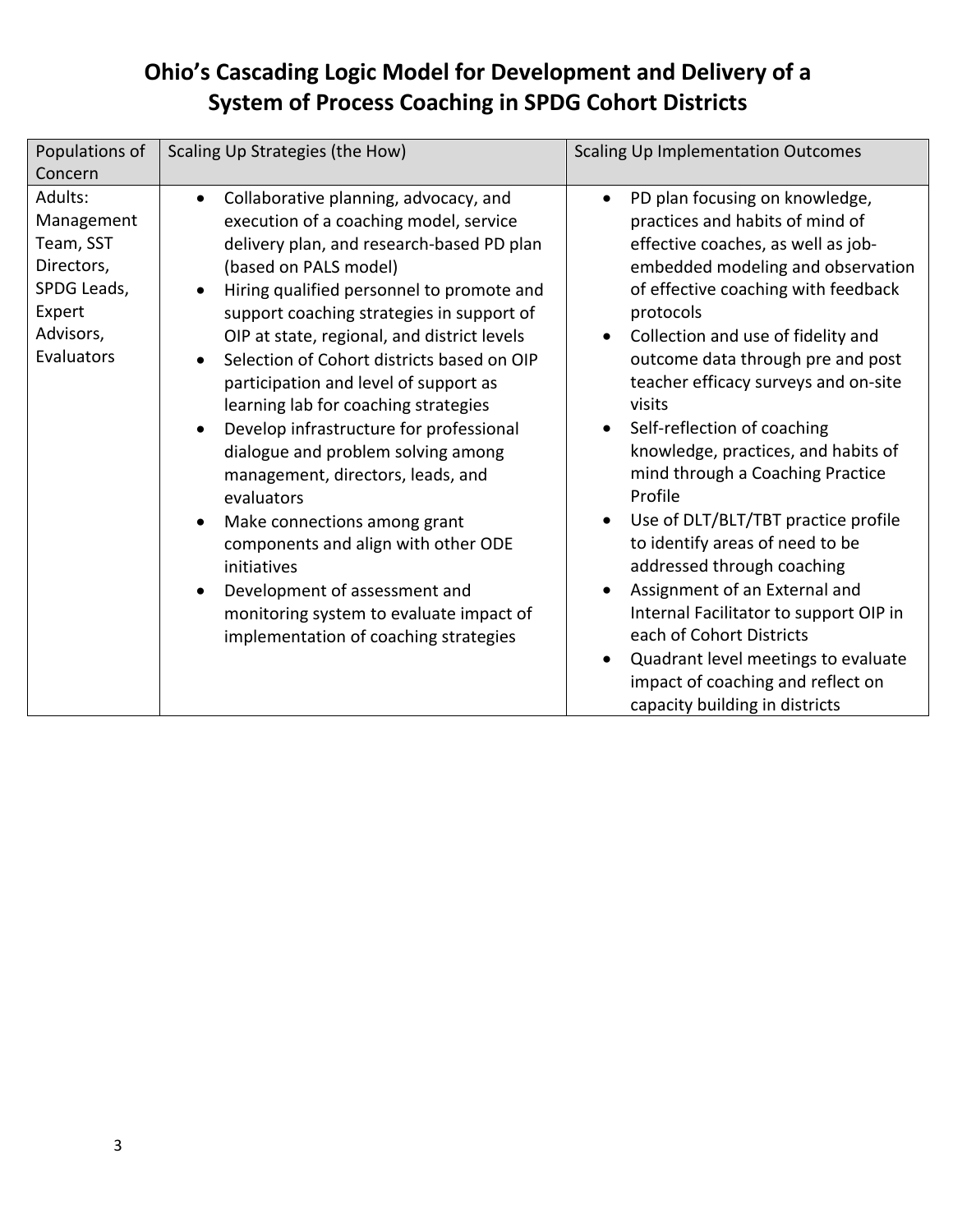| Coach                | Coachee                        | Type           | Goals                                                                                         | <b>Skills Being Coached</b>                                                                                                       | <b>Coaching Elements</b>                                                                                                                                                                                                                                                                                             |
|----------------------|--------------------------------|----------------|-----------------------------------------------------------------------------------------------|-----------------------------------------------------------------------------------------------------------------------------------|----------------------------------------------------------------------------------------------------------------------------------------------------------------------------------------------------------------------------------------------------------------------------------------------------------------------|
| <b>SPDG</b><br>Leads | External<br>Facilitator<br>(s) | Individ<br>ual | <b>Build Coaching</b><br>Capacity of<br>External<br>Facilitator-<br>knowledge and             | Communication listening,<br>paraphrasing, positive<br>presupposition and<br>powerful questioning                                  | Structure: various meeting options (face to<br>face, go to meeting, phone call), direct<br>observation highly recommended prior to<br>meeting                                                                                                                                                                        |
|                      |                                |                | skills<br>Monitor<br>implementation of<br>effective coaching                                  | <b>Team Facilitation coaching</b><br>continuum, team building<br>and effective team<br>process                                    | Frequency: required to meet 2x a month to<br>establish coaching relationship with<br>planned changes as EF demonstrates skill<br>proficiency                                                                                                                                                                         |
|                      |                                |                | practices                                                                                     | OIP including 5 step<br>process<br>Utilizing data and asking<br>right questions to<br>complete PP, develop<br>leadership, provide | Preparation: complete Coaching PP for first<br>meeting and last meeting of year to reflect<br>on personal progress, review changes in<br>District, Building, and TBT Practice Profiles<br>to discuss impact of coaching on<br>implementation, complete Coaching Skills<br>Checklist to discuss future PD or practice |
|                      |                                |                |                                                                                               | equitable services and<br>engage parent and<br>families                                                                           | needs.<br>Feedback: Lead will provide verbal<br>feedback during meeting followed by<br>written feedback within 72 hours. EF will<br>provide feedback to Lead on coaching<br>session.                                                                                                                                 |
|                      |                                |                |                                                                                               |                                                                                                                                   | Monitoring/Accountability: Leads will<br>compile results across EFs to determine<br>level of implementation of coaching services<br>and provide information to state lead for<br>inclusion in state report.                                                                                                          |
| SPDG<br>Lead         | CSLT, DLT,<br><b>BLT</b>       | Team<br>System | Model effective<br>coaching and<br>build capacity of                                          | Communication listening,<br>paraphrasing, positive<br>presupposition and                                                          | Structure: various meeting/contact options<br>(face to face, go to meeting, phone call).                                                                                                                                                                                                                             |
|                      |                                |                | DLT to coach BLTs,<br>BLTs to coach<br><b>TBTs</b><br>Build capacity of<br>district to engage | powerful questioning<br><b>Team Facilitation coaching</b><br>continuum, team building<br>and effective team<br>process            | Frequency: Leads determine frequency of<br>contact based on EF and individual team<br>need. It is highly recommended that Lead<br>attend at least one DLT and BLT meeting<br>with the EF                                                                                                                             |
|                      |                                |                | in OIP fully and<br>with fidelity<br>Facilitate effective<br>leadership,<br>provision of      | OIP including 5 step<br>process<br>Analyzing data and<br>utilizing PPs to identify                                                | Preparation: Review results of District,<br>Building, and TBT Practice Profiles to discuss<br>progress and future PD/TA needs<br>Feedback: Lead will provide verbal<br>feedback during meeting followed by                                                                                                           |
|                      |                                |                | equitable services                                                                            | implementation strengths                                                                                                          | written feedback within 72 hours. Team will                                                                                                                                                                                                                                                                          |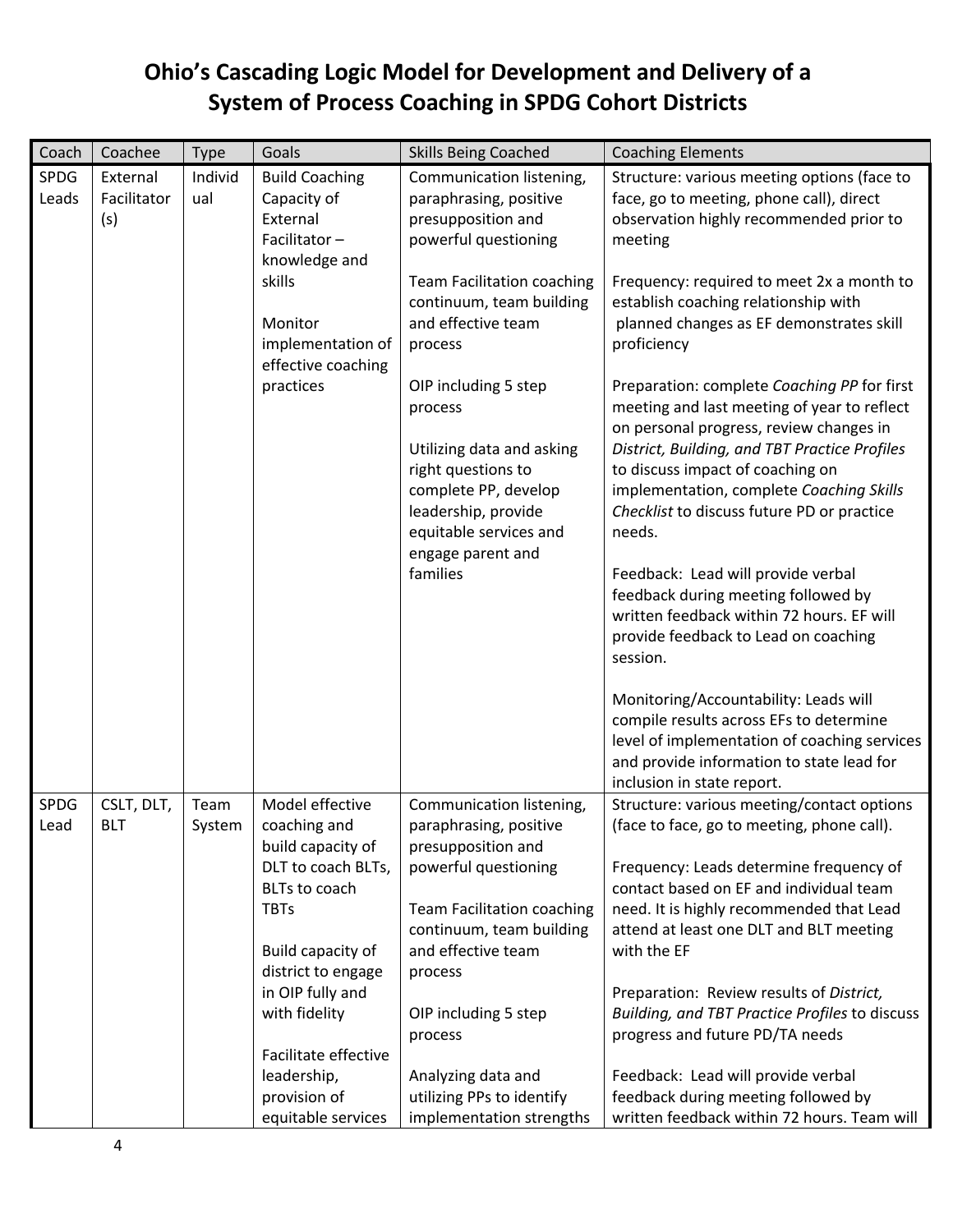|         |             |         | and engagement              | and challenges, set goals         | provide feedback to Lead on coaching          |
|---------|-------------|---------|-----------------------------|-----------------------------------|-----------------------------------------------|
|         |             |         | of parents and              | and monitor progress              | session.                                      |
|         |             |         | families in school          |                                   |                                               |
|         |             |         | improvement                 | Strategies for effective          | Monitoring/Accountability: Leads will enter   |
|         |             |         |                             | leadership and engaging           | meeting/contact information in electronic     |
|         |             |         |                             | parent and families               | tracking system. PP data will be compiled     |
|         |             |         |                             |                                   | across districts to determine level of        |
|         |             |         |                             | 4 corners of providing            | implementation of OIP and impact of           |
|         |             |         |                             | equitable services for all        | coaching services. These will be shared for   |
|         |             |         |                             | students                          | inclusion in state report.                    |
| Exter   | Internal    | Individ | <b>Build Coaching</b>       | Communication listening,          | Structure: various meeting options (face to   |
| nal     | Facilitator | ual     | Capacity of                 | paraphrasing, positive            | face, go to meeting, phone call), direct      |
| Facilit |             |         | <b>Internal Facilitator</b> | presupposition and                | observation highly recommended prior to       |
| ator    |             |         | - knowledge and             | powerful questioning              | meeting                                       |
|         |             |         | skills                      |                                   |                                               |
|         |             |         |                             | <b>Team Facilitation coaching</b> | Frequency: required to meet 2x a month to     |
|         |             |         | Monitor                     | continuum, team building          | establish coaching relationship with          |
|         |             |         | implementation of           | and effective team                | planned changes as IF demonstrates skill      |
|         |             |         | effective coaching          | process                           | proficiency                                   |
|         |             |         | practices                   |                                   |                                               |
|         |             |         |                             | OIP implementation                | Preparation: complete Coaching PP for first   |
|         |             |         |                             | including 5 step process,         | meeting and last meeting of year to reflect   |
|         |             |         |                             | PP, Leadership and Equity,        | on personal progress, review changes in       |
|         |             |         |                             | Parent and Family                 | District, Building, and TBT Practice Profiles |
|         |             |         |                             | Engagement                        | to discuss impact of coaching on              |
|         |             |         |                             |                                   |                                               |
|         |             |         |                             |                                   | implementation, complete Coaching Skills      |
|         |             |         |                             |                                   | Checklist to discuss future PD or practice    |
|         |             |         |                             |                                   | needs.                                        |
|         |             |         |                             |                                   | Feedback: EF will provide verbal feedback     |
|         |             |         |                             |                                   | during meeting followed by written            |
|         |             |         |                             |                                   |                                               |
|         |             |         |                             |                                   | feedback within 72 hours. IF will provide     |
|         |             |         |                             |                                   | feedback to Lead on coaching session.         |
|         |             |         |                             |                                   |                                               |
|         |             |         |                             |                                   | Monitoring/Accountability: EFs will compile   |
|         |             |         |                             |                                   | results across IFs and report to Lead for     |
|         |             |         |                             |                                   | sharing with state team and to determine      |
|         |             |         |                             |                                   | future coaching needs                         |
| Exter   | CSLT, DLT,  | Team    | Model effective             | Communication listening,          | Structure: various meeting/contact options    |
| nal     | BLT, TBT    | System  | coaching and                | paraphrasing, positive            | (face to face, go to meeting, phone call)     |
| Facilit |             |         | build capacity of           | presupposition and                |                                               |
| ator    |             |         | DLT to coach BLTs,          | powerful questioning              | Frequency: EFs determine frequency of         |
|         |             |         | BLTs to coach               |                                   | contact based on IF and individual team       |
|         |             |         | <b>TBTs</b>                 | <b>Team Facilitation coaching</b> | need. This should be delineated in the        |
|         |             |         |                             | continuum, team building          | district coaching plan. It is highly          |
|         |             |         | Build capacity of           | and effective team                | recommended that EF attend at least one       |
|         |             |         | district to engage          | process                           | DLT and BLT meeting with the IF               |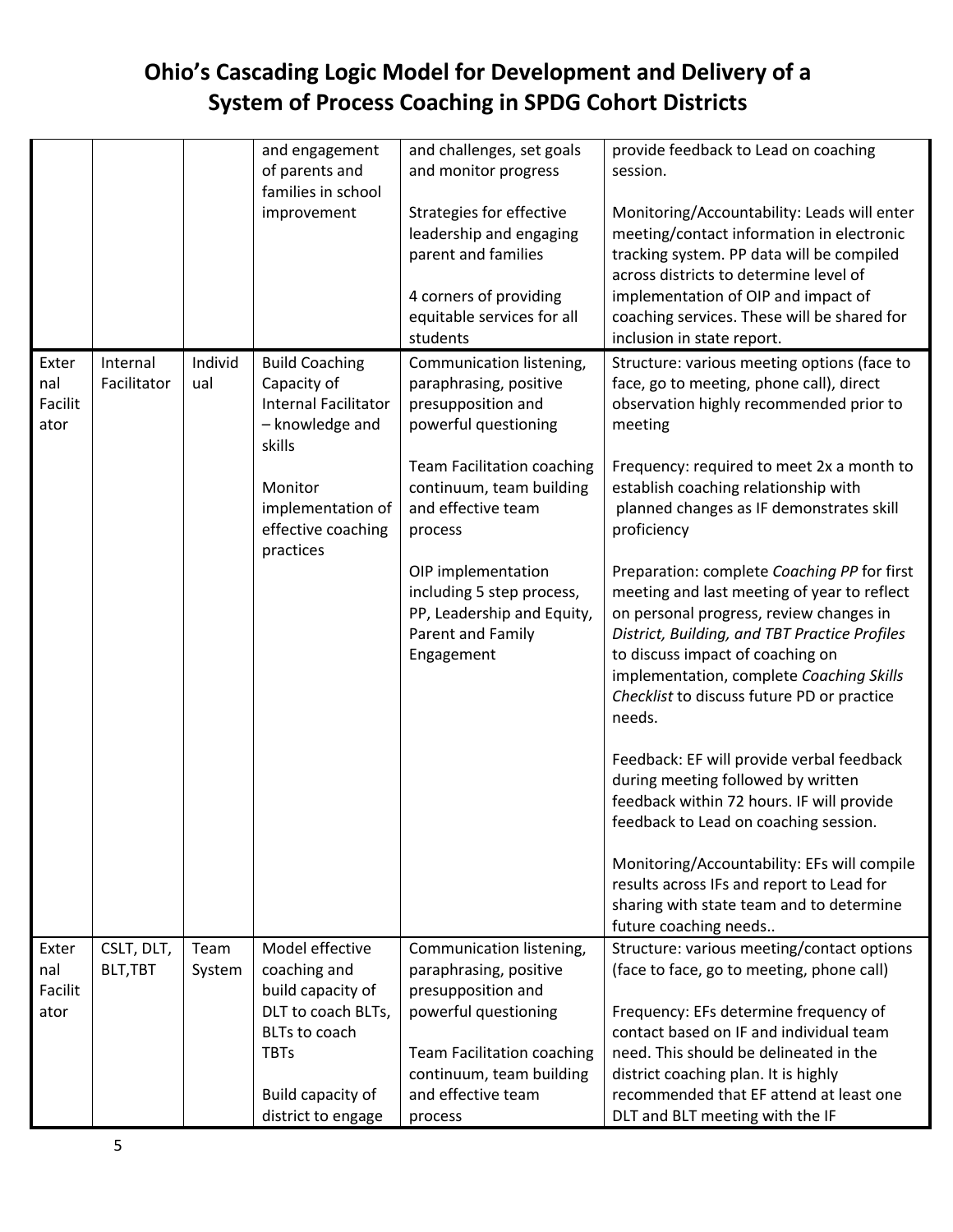|                                 |                                                |                | in OIP fully and<br>with fidelity<br>Facilitate effective<br>leadership,<br>provision of<br>equitable services<br>and engagement<br>of parents and<br>families in school<br>improvement                                                                                                                                                         | OIP including 5 step<br>process<br>Analyzing data and<br>utilizing PPs to identify<br>implementation strengths<br>and challenges, set goals<br>and monitor progress<br>Strategies for effective<br>leadership and engaging<br>parent and families<br>4 corners of providing<br>equitable services for all<br>students                                                     | Preparation: Review results of District,<br>Building, and TBT Practice Profiles to discuss<br>progress and future PD/TA needs<br>Feedback: EF will provide verbal feedback<br>during meeting followed by written<br>feedback within 72 hours. Team will provide<br>feedback to EF on coaching session.<br>Monitoring/Accountability: EFs will enter<br>meeting/contact information in electronic<br>tracking system. PP data will be compiled<br>across districts to determine level of<br>implementation of OIP and impact of<br>coaching services. These will be shared for<br>inclusion in state report. |
|---------------------------------|------------------------------------------------|----------------|-------------------------------------------------------------------------------------------------------------------------------------------------------------------------------------------------------------------------------------------------------------------------------------------------------------------------------------------------|---------------------------------------------------------------------------------------------------------------------------------------------------------------------------------------------------------------------------------------------------------------------------------------------------------------------------------------------------------------------------|-------------------------------------------------------------------------------------------------------------------------------------------------------------------------------------------------------------------------------------------------------------------------------------------------------------------------------------------------------------------------------------------------------------------------------------------------------------------------------------------------------------------------------------------------------------------------------------------------------------|
| Intern<br>al<br>Facilit<br>ator | Administr<br>ators,<br>Instructio<br>nal Staff | Individ<br>ual | <b>Build Coaching</b><br>Capacity of district<br>personnel-<br>knowledge and<br>skills<br>Monitor<br>implementation of<br>effective coaching<br>practices                                                                                                                                                                                       | Communication listening,<br>paraphrasing, positive<br>presupposition and<br>powerful questioning<br><b>Team Facilitation coaching</b><br>continuum, team building<br>and effective team<br>process                                                                                                                                                                        | District will develop a coaching plan to<br>determine structures, frequency,<br>preparation required, feedback, and<br>monitoring of coaching services within<br>district.                                                                                                                                                                                                                                                                                                                                                                                                                                  |
| Intern<br>al<br>Facilit<br>ator | CSLT, DLT,<br>BLT, TBT                         | Team<br>System | Model effective<br>coaching, build<br>capacity of DLT to<br>coach BLTs, BLTs<br>to coach TBTs and<br>to coach each<br>other within the<br>team<br>Build capacity of<br>district to engage<br>in OIP fully and<br>with fidelity<br>Facilitate effective<br>leadership,<br>provision of<br>equitable services<br>and engagement<br>of parents and | Communication listening,<br>paraphrasing, positive<br>presupposition and<br>powerful questioning<br><b>Team Facilitation coaching</b><br>continuum, team building<br>and effective team<br>process<br>OIP including 5 step<br>process<br>Analyzing data and<br>utilizing PPs to identify<br>implementation strengths<br>and challenges, set goals<br>and monitor progress | District will develop a coaching plan to<br>determine structures, frequency,<br>preparation required, feedback, and<br>monitoring of coaching services within<br>district.                                                                                                                                                                                                                                                                                                                                                                                                                                  |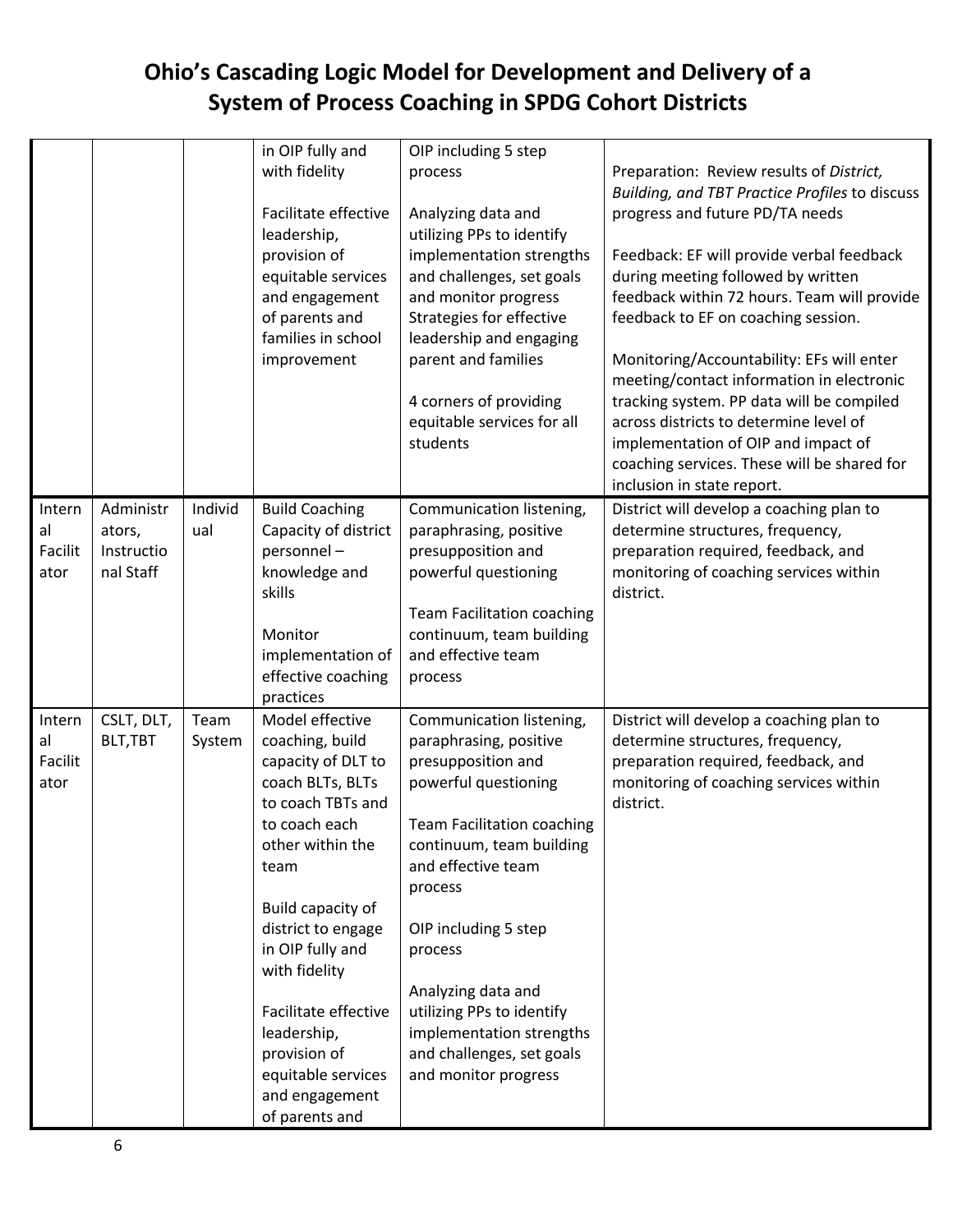|               |             |         | families in school  | Strategies for effective          |                                             |
|---------------|-------------|---------|---------------------|-----------------------------------|---------------------------------------------|
|               |             |         | improvement         | leadership and engaging           |                                             |
|               |             |         |                     | parent and families               |                                             |
|               |             |         |                     |                                   |                                             |
|               |             |         |                     | 4 corners of providing            |                                             |
|               |             |         |                     | equitable services for all        |                                             |
|               |             |         |                     | students                          |                                             |
|               |             |         |                     |                                   |                                             |
| <b>SST</b>    | <b>SPDG</b> | Individ | Monitor             | Communication listening,          | SST will develop a coaching plan to         |
| <b>Direct</b> | Lead        | ual     | implementation of   | paraphrasing, positive            | determine structures, frequency,            |
| or            |             |         | effective coaching  | presupposition and                | preparation required, feedback, and         |
|               |             |         | practices           | powerful questioning              | monitoring of coaching services within SST. |
|               |             |         | Deepen content      | <b>Team Facilitation coaching</b> |                                             |
|               |             |         | knowledge - OIP,    | continuum, team building          |                                             |
|               |             |         | leadership, equity, | and effective team                |                                             |
|               |             |         | and parent and      | process                           |                                             |
|               |             |         | family              |                                   |                                             |
|               |             |         | engagement          | OIP including 5 step              |                                             |
|               |             |         |                     | process                           |                                             |
|               |             |         |                     |                                   |                                             |
|               |             |         |                     | Analyzing data and                |                                             |
|               |             |         |                     | utilizing PPs to identify         |                                             |
|               |             |         |                     | implementation strengths          |                                             |
|               |             |         |                     | and challenges, set goals         |                                             |
|               |             |         |                     | and monitor progress              |                                             |
|               |             |         |                     | Strategies for effective          |                                             |
|               |             |         |                     | leadership and engaging           |                                             |
|               |             |         |                     | parent and families               |                                             |
|               |             |         |                     | 4 corners of providing            |                                             |
|               |             |         |                     | equitable services for all        |                                             |
|               |             |         |                     | students                          |                                             |
| <b>SST</b>    | External    | Individ | Monitor             | Communication listening,          | SST will develop a coaching plan to         |
| Direct        | Facilitator | ual     | implementation of   | paraphrasing, positive            | determine structures, frequency,            |
| or            |             | Team    | effective coaching  | presupposition and                | preparation required, feedback, and         |
|               |             |         | practices           | powerful questioning              | monitoring of coaching services within SST. |
|               |             |         |                     |                                   |                                             |
|               |             |         | Deepen content      | <b>Team Facilitation coaching</b> |                                             |
|               |             |         | knowledge - OIP,    | continuum, team building          |                                             |
|               |             |         | leadership, equity, | and effective team                |                                             |
|               |             |         | and parent and      | process                           |                                             |
|               |             |         | family              |                                   |                                             |
|               |             |         | engagement          | OIP including 5 step              |                                             |
|               |             |         |                     | process                           |                                             |
|               |             |         |                     |                                   |                                             |
|               |             |         |                     | Analyzing data and                |                                             |
|               |             |         |                     | utilizing PPs to identify         |                                             |